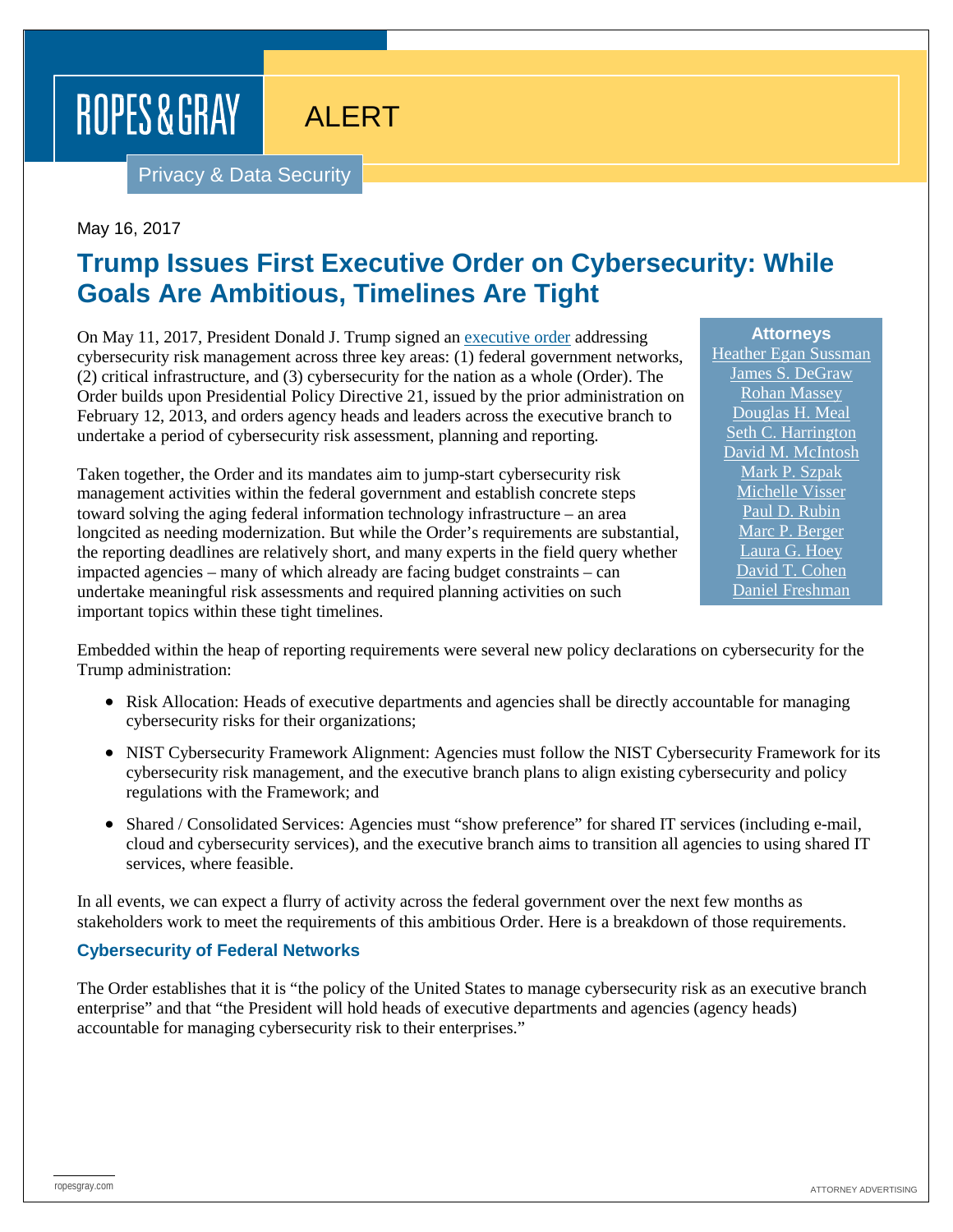ALERT | 2

In particular, the Order provides that agency heads will be held accountable to:

- Implement "risk management measures commensurate with the risk and magnitude of the harm that would result from unauthorized access, use, disclosure, disruption, modification, or destruction of IT and data"; and
- Ensure "that cybersecurity risk management processes are aligned with strategic, operational, and budgetary planning processes."

Toward that end, the Order directs all agencies to use the [NIST Framework for Improving Critical Infrastructure](https://www.nist.gov/sites/default/files/documents/cyberframework/cybersecurity-framework-021214.pdf)  [Cybersecurity](https://www.nist.gov/sites/default/files/documents/cyberframework/cybersecurity-framework-021214.pdf) (known as the "Cybersecurity Framework") to manage each agency's particularly cybersecurity risk. Notably, NIST released a proposed [updated version](https://www.nist.gov/sites/default/files/documents/draft-cybersecurity-framework-v1.1-with-markup1.pdf) of the Cybersecurity Framework earlier this year, adding a number of proposed improvements including important supplier controls.

### *90-Day Agency Reports*

In addition, within 90 days of the executive order, all federal agencies must submit a cybersecurity "risk management report" to the Department of Homeland Security (DHS) and the Office of Management and Budget (OMB), documenting:

"(A) the risk mitigation and acceptance choices made by each agency head as of the date of this order, including:

(1) the strategic, operational, and budgetary considerations that informed those choices; and

(2) any accepted risk, including from unmitigated vulnerabilities; and

(B) describe the agency's action plan to implement the Framework."

The goal of part (A) is to document a baseline of the agency's current risk profile with relevant considerations, and the goal of part (B) is to outline the agency's proposed steps for how to map and align that baseline to the Cybersecurity Framework.

Special rules and timing requirements apply to any National Security Systems.

### *60-Day Determination and Plan*

After receiving the risk management reports from the agency heads, the Order then directs DHS and OMB, along with other stakeholders, to submit a report to the President within 60 days that assesses each agency report and makes a determination as to "whether the risk mitigation and acceptance choices set forth in the reports are appropriate and sufficient to manage the cybersecurity risk to the executive branch enterprise in the aggregate (the determination)." That 60-day report must also establish a plan to:

- mitigate any identified risks to the executive branch;
- address immediate unmet budgetary needs;
- establish a regular process for reassessing these risks and future recurring budgetary needs;
- revise all policies, standards, and guidelines issued by any agency necessary to meet the objectives of the Order, consistent with law; and
- align such policies, standards, and guidelines with the Cybersecurity Framework.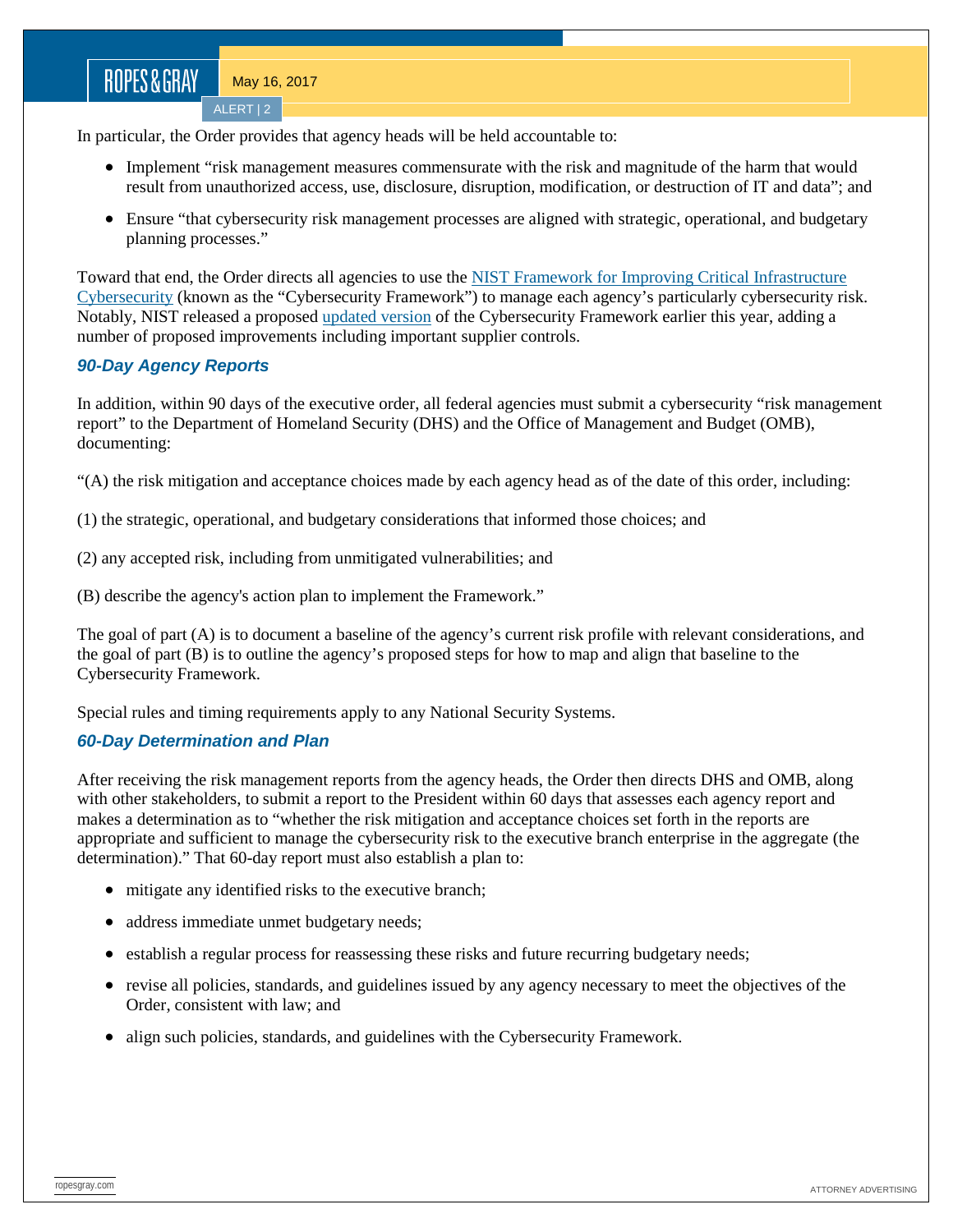### ROPES&GRAY

May 16, 2017

ALERT | 3

#### *Preference for Shared Services*

The Order establishes a policy "to build and maintain a modern, secure, and more resilient executive branch IT architecture." Toward that end, the Order directs agency heads to "show preference in their procurement for shared IT services, to the extent permitted by law, including email, cloud, and cybersecurity services." This mandate brings the federal government more in line with the private sector trend in this same direction.

The Order also directs the American Technology Council to coordinate a report with relevant stakeholders within 90 days of the Order for how to modernize federal information technology systems. This report must outline the considerations relevant to transitioning federal agencies to consolidated network architecture and shared IT services. The Order directs agency heads to supply "information concerning their current IT architectures and plans as is necessary to complete this report on time."

### **Cybersecurity of Critical Infrastructure**

The second part of the Order focuses on using the executive branch's "authorities and capabilities to support the cybersecurity risk management efforts of the owners and operators of the Nation's critical infrastructure ... as appropriate." The term "critical infrastructure" is defined in 42 USC s. 5195c(e) as "systems and assets, whether physical or virtual, so vital to the United States that the incapacity or destruction of such systems and assets would have a debilitating impact on security, national economic security, national public health or safety, or any combination of those matters."

This portion of the Order directs the DHS and relevant stakeholders to identify critical infrastructure at greatest risk of "attacks that could reasonably result in catastrophic regional or national effects on public health or safety, economic security, or national security (section 9 entities)" and, within 180 days, to provide a report to the President with findings and recommendations for how to support the cybersecurity risk management activities of such critical infrastructure. The Order calls for an updated report to the President annually thereafter.

The Order then directs DHS and other relevant stakeholders to:

- Within 90 days of the order, produce a report examining the "sufficiency of existing federal policies and practices to promote appropriate market transparency of cybersecurity risk management practices by critical infrastructure entities, with a focus on publicly traded critical infrastructure entities"
- Lead an "open and transparent process" to identify ways "to improve the resilience of the internet and communications ecosystem and to encourage collaboration with the goal of dramatically reducing threats perpetrated by automated and distributed attacks (e.g., botnets)" producing a preliminary report of recommendations within 240 days and a final report due to the President one year from the date of the Order.

As for the energy sector, within 90 days of the Order, the Secretary of Energy, in collaboration with other stakeholders, must assess the "potential scope and duration of a prolonged power outage" that could stem from a significant cyberincident, the nation's readiness to deal with such an outage, and any "gaps in assets or capabilities" necessary to address such an incident.

And finally, for the defense sector, within 90 days of the Order, the Secretary of Defense working with relevant stakeholders must report to the president on "cybersecurity risks facing the defense industrial base, including its supply chain, and United States military platforms, systems, networks, and capabilities, and recommendations for mitigating these risks."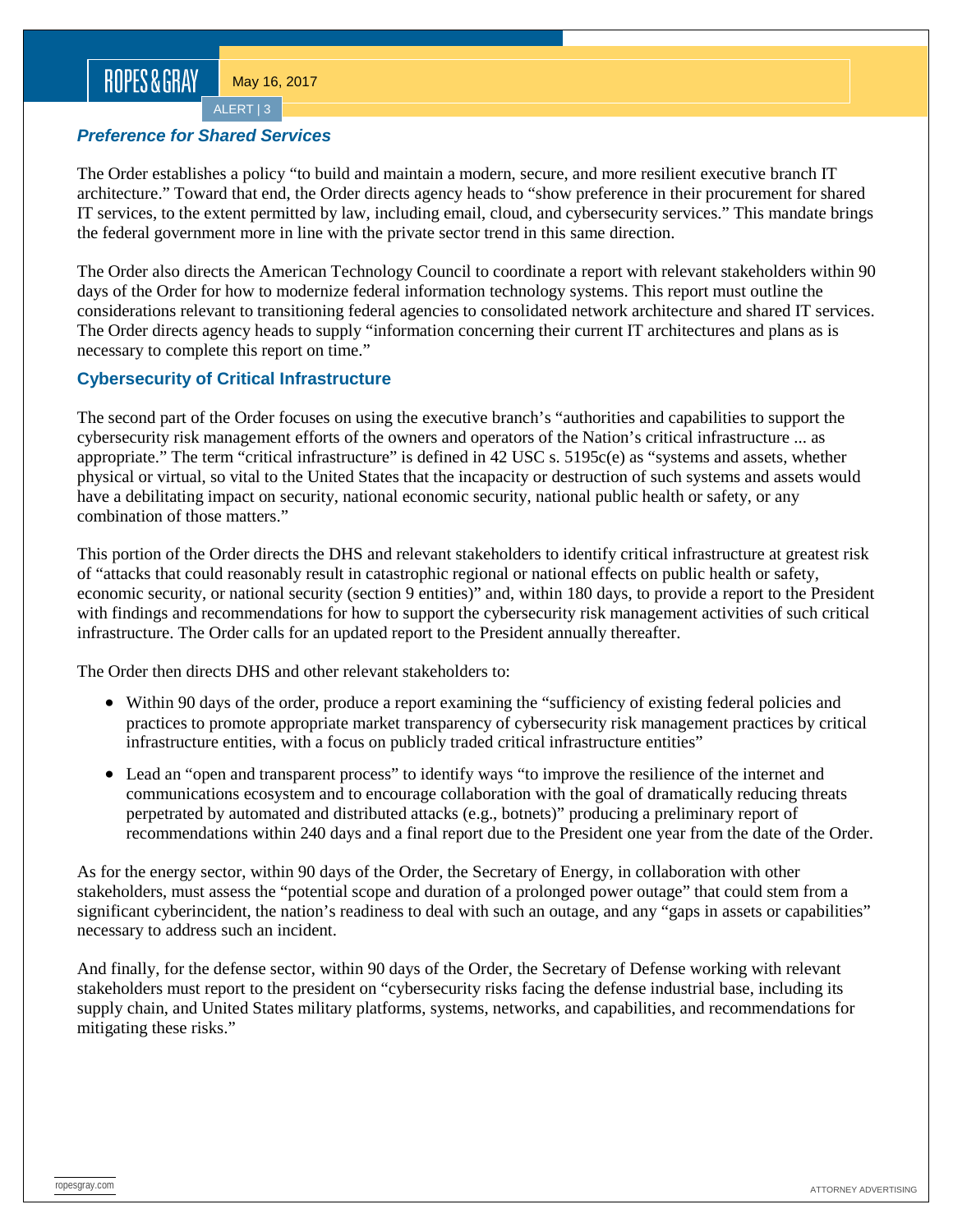ALERT | 4

### **Cybersecurity of the Nation**

The third and final substantive part of the Order focuses on cybersecurity of the nation as a whole and establishes that in order to "ensure that the internet remains valuable for future generations, it is the policy of the executive branch to promote an open, interoperable, reliable, and secure internet that fosters efficiency, innovation, communication, and economic prosperity, while respecting privacy and guarding against disruption, fraud, and theft."

This portion of the Order focuses on deterrence and protection and international cooperation. In particular, it directs more reports to be prepared and submitted to the President:

- Within 90 days, the Secretary of State, in collaboration with other stakeholders including trade representatives, must submit a report to the President "on the Nation's strategic options for deterring adversaries and better protecting the American people from cyber threats."
- Within 45 days, the Secretaries of State, Treasury, Defense, Commerce, and Homeland Security, in coordination with the Attorney General and the Director of the FBI, "shall submit reports to the President on their international cybersecurity priorities, including those concerning investigation, attribution, cyber threat information sharing, response, capacity building, and cooperation."
- Within 90 days, the Secretary of State must, in collaboration with the other Secretaries, provide a report to the President, "documenting an engagement strategy for international cooperation in cybersecurity."

The Order closes its substantive directives by requiring a series of additional reports designed to identify and assure the development of a workforce to support the nation's growing cybersecurity needs, and to ensure the United States "maintains a long-term cybersecurity advantage."

### **Conclusion**

As the Trump administration's first executive action on cybersecurity, the Order calls for a thorough review of the federal government's cybersecurity practices, but imposes minimal immediate consequences on the private sector or the marketplace.

At several points across the past three months, previously circulated drafts of the executive order did not allocate direct cybersecurity responsibility to agency heads, nor did it include the Federal Bureau of Investigation in its infrastructure review; both features are now included in the signed Order. By including defense and intelligence agencies in the infrastructure review, the executive order also allocates more responsibility to the military for federal cybersecurity, which had been previously resisted by the Obama administration.

Beyond the Order's reporting and review requirements, the Order does signal the growing importance of the NIST Cybersecurity Framework on both the public and private sectors. The NIST Cybersecurity Framework was originally published in 2014 as a voluntary set of guidelines for federal agencies. Increasingly, regulators have referenced the NIST Cybersecurity Framework in their industry guidance and enforcement actions in an effort to guide companies toward its adoption. Now entities conducting business with federal agencies, directly or indirectly, should anticipate that government agencies will expect that those with whom those agencies do business will have adopted and be operating under the NIST Cybersecurity Framework or a widely recognized alternative. Moreover, the emphasis the Order places on consolidation of services should lead more service providers to consider the benefits of becoming FEDRAMP-certified.

For more information regarding the May 11 executive order or to discuss cybersecurity issues more generally, please contact [Heather Egan Sussman,](https://www.ropesgray.com/biographies/s/heather-egan-sussman.aspx) [Jim DeGraw,](https://www.ropesgray.com/biographies/d/james-s-degraw.aspx) [Rohan Massey,](https://www.ropesgray.com/biographies/m/rohan-massey.aspx) [Doug Meal,](https://www.ropesgray.com/biographies/m/douglas-h-meal.aspx) [Seth Harrington,](https://www.ropesgray.com/biographies/h/seth-c-harrington.aspx) [David McIntosh,](https://www.ropesgray.com/biographies/m/McIntosh-David.aspx) [Mark](https://www.ropesgray.com/biographies/s/mark-p-szpak.aspx)